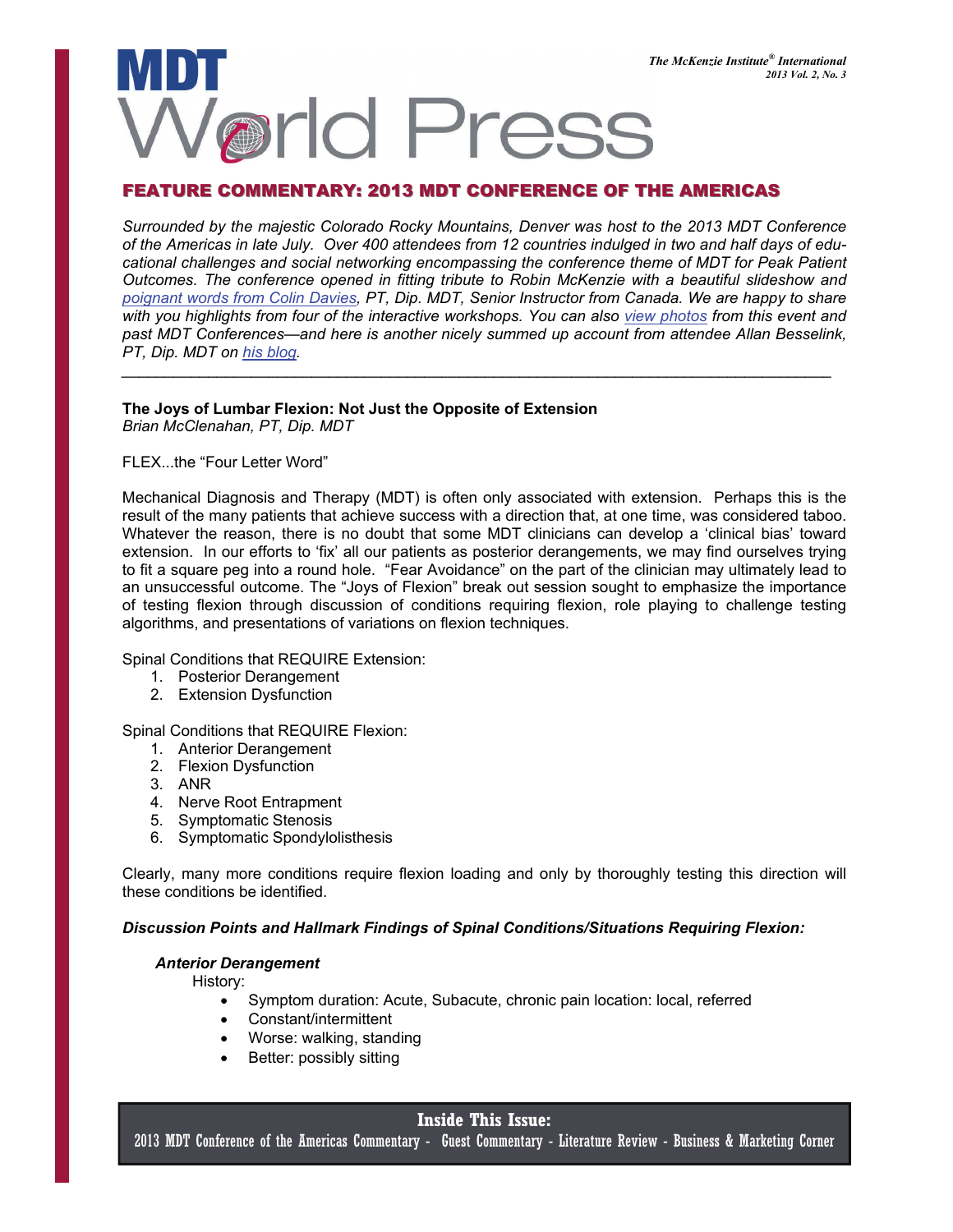Exam:

- Sitting posture: fair-good
- Major loss of flexion
- Little or no loss of extension
- No neural tension signs or neurological deficit
- Repeated flexion in lying, sitting, standing: decrease/better
- Repeated extension in standing, lying: NE/increase/worse (Sustained extension exposes anterior derangement)

# *Flexion Dysfunction*

History:

- Symptom duration: chronic
- Unchanging
- Pain location: local
- Intermittent
- Worse: bending, sitting
- Sitting posture: fair-good

Exam:

- Movement loss: flexion; possible ipsilateral deviation
- Repeated flexion in lying/standing: P/NW
- Repeated extension in lying and standing: NE, consistent

## *ANR*

History:

- Symptom duration: chronic (6-8 weeks)
- Improved from onset, now unchanging
- Pain location: referred, radicular, +/- LBP
- Intermittent
- Worse: spinal flexion with knee extended, bending, long sitting

Exam:

- Loss of lumbar flexion with ipsilateral deviation
- No loss of extension
- Repeated lumbar flexion in standing: P/NW
- Repeated lumbar flexion in lying: NE
- Repeated lumbar extension in standing and lying: NE

# *Nerve Root Entrapment*

History:

- Symptom duration: chronic (>12 weeks)
- Status: unchanging
- Pain location: referred, radicular +/- LBP
- Constant pain
- Increase no worse: all movements
- Better: not much, possibly sitting, lying down (relatively)

Exam:

- Movement loss: flexion and extension are both limited
- Repeated flexion in standing: increase/NW\* (\*increase ROM no >10 min)
- Repeated flexion in lying: increase/NW, decrease/NB, NE
- Repeated extension in standing and lying: increase/NW

## *Symptomatic Stenosis*

Important Points:

- Distinguish leg symptoms from vascular claudication by establishing a clear effect of lumbar movements/positions on symptoms
- THEN distinguish from lumbar derangement
- NOTE Derangement may cause previously asymptomatic stenosis to become symptomatic
- Reduction of derangement returns patient to previous asymptomatic status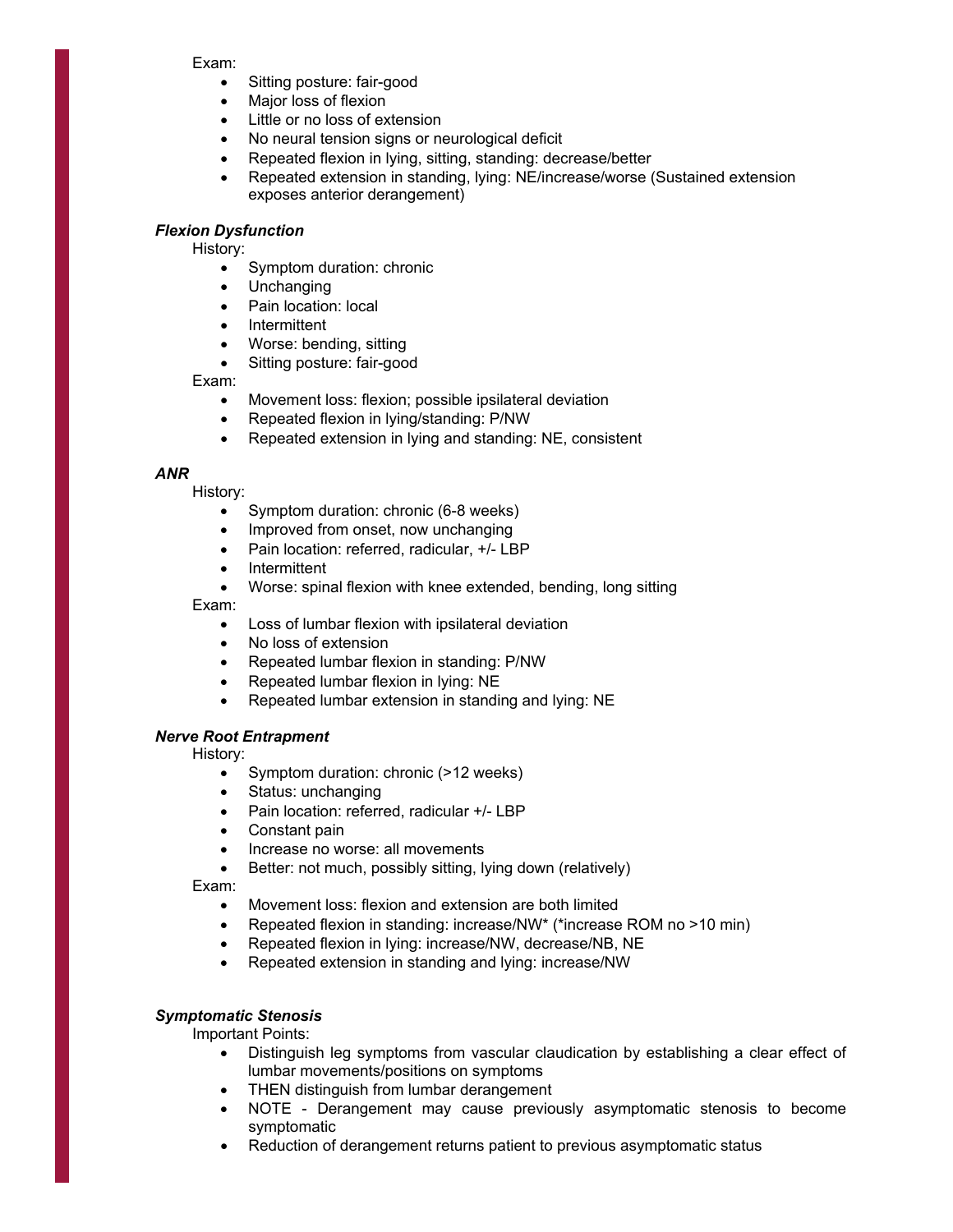Clinicians are advised to utilize MDT assessment information as the primary rationale upon which treatment decisions are based.

History:

- Age:  $50 +$
- Pain: referred, radicular +/- LBP
- Worse: Standing, Walking
- Better: Bending, Sitting, Lying supine LE's up

Exam:

- Sitting Posture: fair/poor
- Standing: lordosis reduced
- ROM: flexion full, extension mod/major loss; SG mod/major lost
- Usually negative neural tension signs
- Repeated movements: flexion decrease/abolish NB; extension produce/increase - NW

## *Symptomatic Spondylolisthesis*

Important Points:

- Many patients with spondylolisthesis on imaging do not behave as spondylolisthesis on mechanical exam
- Evidence to support that the disc at an adjacent segment is responsible for the pain vs. the slip
- Clinicians should base treatment on mechanical response to loading

History:

- Symptom duration: Acute, Sub acute, Chronic
- Pain location: local, referred, radicular
- Constant/intermittent
- Worse: walking, standing
- Better: prolonged sitting

Exam:

- Sitting posture: fair-poor
- Mod/major loss of extension
- Little or no loss of flexion
- Repeated flexion in lying, sitting, standing: decrease/no better, can only use better with derangement
- Repeated extension in standing, lying: increase/no worse BUT no obstruction to flexion as a result

Recommendations:

- Grade 1 & 2 assess directional preference
	- $\bullet$  If present directionally specific RX
	- If directional preference extension/lateral treat as posterior derangement
	- If directional preference flexion/asymmetrical flexion treat similar to anterior derangement.
	- No directional preference & special test + Recommend stabilization training & bracing in neutral
- Grade 3 & 4 Flexion/extension or distraction/compression radiographs
	- If 'instability' present stabilization
	- If no 'instability' directional preference assessment RX in directional preference

### *Recovery of Function - Posterior Derangement*

- Time to test for recovery of flexion when the patient is no longer having symptoms or obstruction due to derangement
- Either pain-free for 3-5 days or symptoms consistent with dysfunction

Robert Medcalf made an excellent teaching point during the breakout. He posed the following question prior to initiating the examination:

## **"Has this patient convinced me NOT to flex them?"**

If the answer is NO, perhaps you should exhaust the sagittal plane toward flexion first.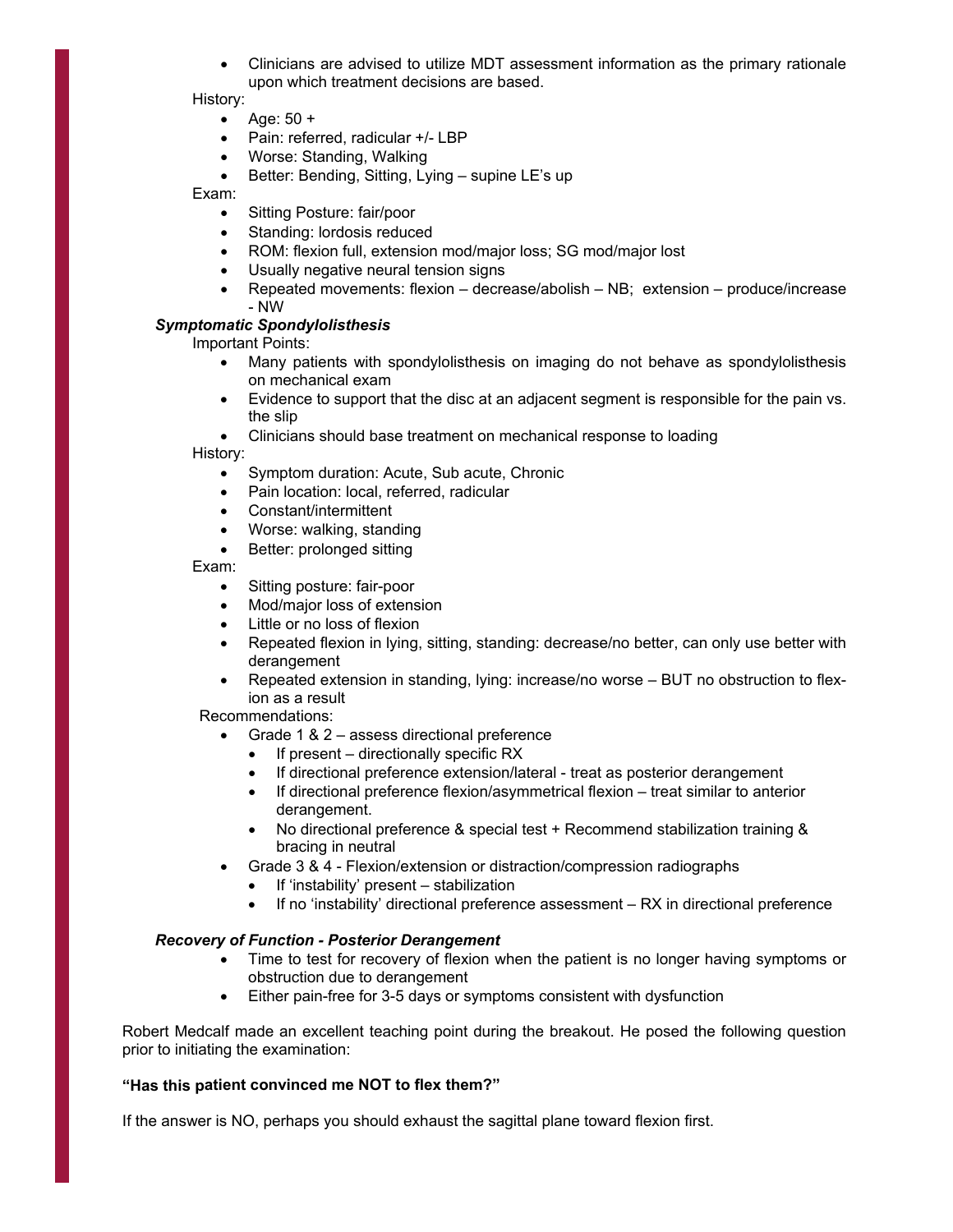## **A Everything You Always Wanted to Know About Hips: But Were Afraid to Ask**

*Cora Aytona, PT, Dip. MDT, Chris Chase, PT, Dip. MDT and Michelle Miller, PT, Dip. MDT* 

"Everything you wanted to know about hips but were afraid to ask" had four subsections that addressed different themes designed to help clinicians successfully treat the hip joint with MDT.

One section was comprised of a review of the MDT classification in the extremities. The key features of posture, dysfunction, derangement and other categories specific to the extremities were discussed. Following the summary of the classification system, the group analyzed a case study involving a patient with complaints of chronic anterior hip pain, which turned out to be contractile dysfunction. The key to the diagnosis of contractile dysfunction is in the consistency of the production of pain during movement, but not remaining worse after. No rapid symptomatic or mechanical changes occur with repeated movement testing. The goal of this workshop was to enhance the participants' classification skills by using the process of ruling in or out potential diagnoses, also known as funneling, through careful questioning during the history and appropriate testing in the physical examination. The group highlighted the importance of classification in determining a treatment plan as well as predicting patient outcomes.

In a second section, participants learned to differentiate between the lumbar spine, hip and SI joint. It was determined that when evaluating these areas, there should always be a consistent order of assessment. The lumbar spine should always be evaluated first, followed by the hip and then the SI. This is due to the fact that if the SI is evaluated first or second, the lumbar spine and hip can give false positives to the SI provocation tests. Next, elements of the history were discussed to see which characteristics help in narrowing down the origin of the symptoms. It was determined that not many elements of the history shed light on determining lumbar vs. hip vs. SI. The two most helpful elements were (1) asking about parathesia, because these are uncommon in the hip and SI, and (2) symptom location, as the hip and SI never refer above the belt line or cross midline and rarely refer below the knee. When SI does refer below the knee, it will never refer into the foot. Finally, the examination characteristics were looked at to determine which ones are the most beneficial to differentiate between the three joint areas. The examination proves to be significantly more helpful in the differentiation process. Hard neuro findings, acute deformities and centralization also directly point to lumbar spine. Hips and SIs can localize, but not truly centralize. As alluded to earlier, SI tests will be positive for an SI, but can also show false positives for a (+) hip or lumbar spine; thus, order of assessment is crucial for accuracy.

A third section, "Hips in Jeopardy", was a fun, game show style learning experience where contestants (conference attendees) answered trivia questions that focused on hip specific trivia about MDT, findings in research and other fun facts. The groups competed for bragging rights and had a great time buzzing in while learning information about the hip joint that will lead to successful treatment using MDT.

The final section focused on hip specific force progressions and time to practice hip procedures that were included in the conference manual. The practical session focused on force progression, self treatment procedures and making sure patients achieve end range with overpressure. Other discussion included using appropriate amounts of force to treat dysfunction and common derangement treatment directions. The most common directions, extension, internal rotation, and combined extension in internal rotation, were then demonstrated and discussed.

"Everything you wanted to know about hips but were afraid to ask" was an informative workshop with different activities that utilized different learning styles. Participants were given tools to better use MDT when both assessing and treating the hip joint.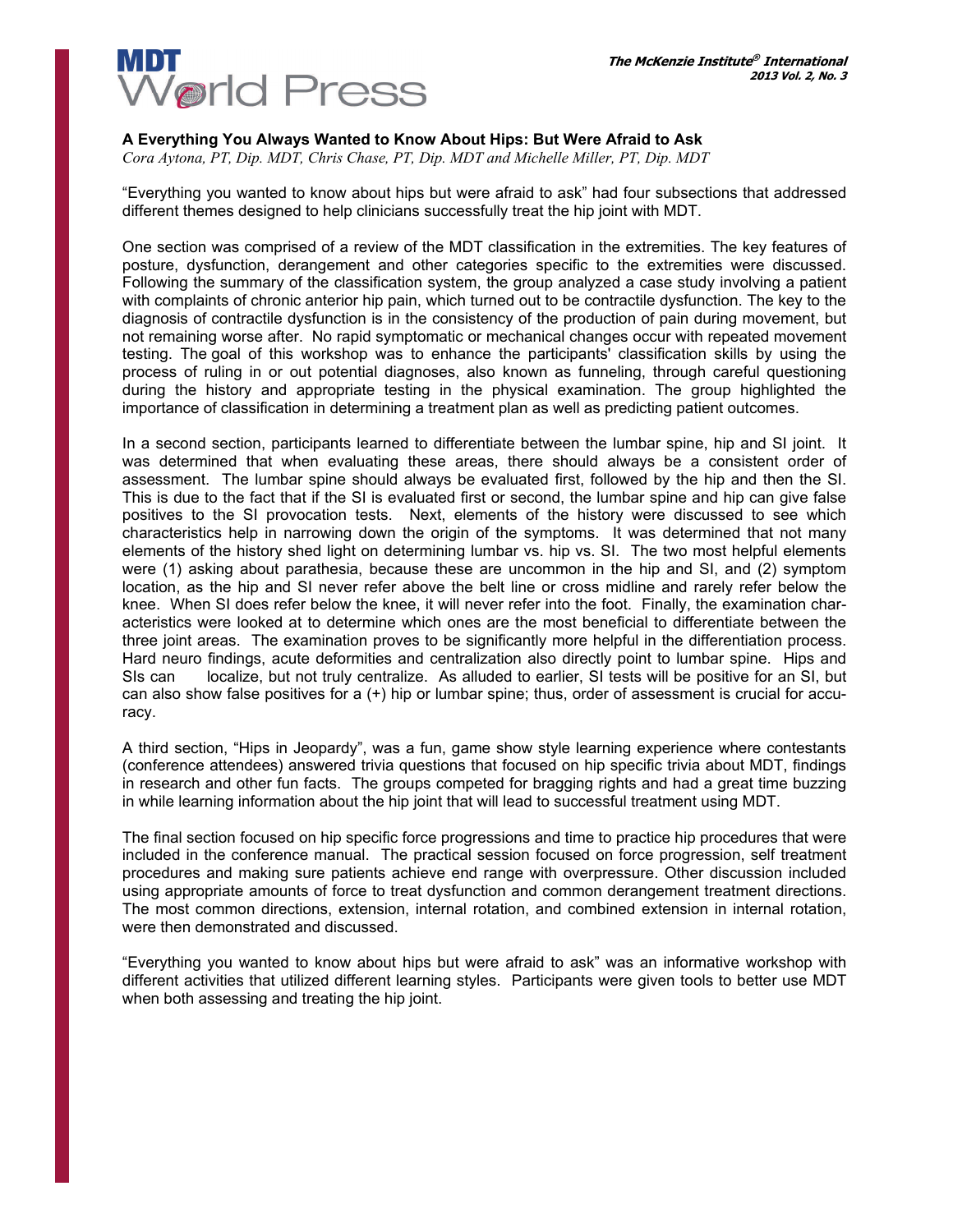

## **Shouldering the Load**

*Kristi Maguire, PT, Dip. MDT* 

The 'Shouldering the Load' workshop began with discussions on the importance of ruling out the cervical and upper thoracic spine as full or partial contributors to shoulder pain. Research has shown that orthopedic special tests have poor reliability in differentiating shoulder pathology (Hegedus EJ 2008 & May et al. 2010). Imaging studies have also been found to have poor reliability in determining shoulder pathology, as it has been shown that approximately 40% of the asymptomatic population has been found to have rotator cuff tears on MRI with a higher prevalence in the older population (Schibany N. 2004 & Ann R. 2006). Schneider G. (1989) found that the cervical spine may cause movement restrictions in the shoulder in a non-capsular pattern.

Unreliable special tests and imaging, and the high prevalence of pathology without pain and loss of function, prove the importance of utilizing symptomatic and mechanical responses to loading in order to differentiate spinal involvement in the presence of shoulder pain and dysfunction using the MDT assessment. This involves setting proper symptom and mechanical baselines of the shoulder followed by loading the spine in a specific direction and reassessing baselines for change. Important points were made that both the c/spine the upper t/spine must be fully explored, often involving the need for sustained extension and mobilizations in the sagittal or lateral directions to expose the spinal component.

Three case studies were presented in this workshop to demonstrate the MDT assessment process and affects of loading strategies. Patient one with the diagnosis of frozen shoulder with pain rated at 9/10 demonstrated major limitations in all directions of the shoulder with end range pain. This patient required upper t/spine extension to reduce pain to 4/10 and increase shoulder range of motion and function with return to work in the first four sessions. The shoulder improved, but with limitations remaining. The addition of flexion and extension of the shoulder was introduced with a production of end range pain consistently. This led to further improvement in range of motion and function. This patient demonstrated both a cervical component and shoulder articular dysfunction.

A video of patient two with a shoulder derangement was presented. This patient was a 26 y/o male active in sports with a three week history of left shoulder pain brought on by playing water polo. The symptoms were intermittent, worse with lying on left side and playing sports. When worse, his shoulder does not move as well with increased pain. His mechanical baselines were end range limitation of flexion and abduction with an increase in pain. Internal and external rotation and extension were full and pain free. This presentation demonstrated a commonly seen pattern (pattern 2) by some institute faculty, with pain and limited elevation, but full and pain free extension and internal rotation, which led to the assessment of repeated horizontal adduction that will commonly be the reductive load. However, this resulted in a worsening of pain and significant decrease in shoulder abduction with increase pain. Therefore, the opposite direction of horizontal abduction was chosen next resulting in full reduction of pain and full restoring of abduction and flexion without pain. The message with this patient was that not all patients fit the pattern, and if one direction makes it worse, then look at the opposite direction.

Patient three was a 56 y/o female with a nine week worsening history of right intermittent shoulder pain. Pain worsens with forward and lateral elevation and internal rotation. The cervical and thoracic spine were ruled out. Her mechanical baselines were major loss of internal rotation and horizontal adduction, a moderate loss of extension and min loss of abduction and flexion all with end range pain. Due to the significant loss of internal rotation, this was assessed repeatedly resulting in produced, nw affect with an increase in internal rotation, flexion and abduction. Self treatment was internal rotation every two hours. This patient returned 50% better with improvement in all directions. Further assessment of internal rotation resulted in no further change. Extension was assessed resulting in an increase in internal rotation and improvement in abduction strength. Self treatment was changed to extension every two hours.

Patient returned the same. Due to the major obstruction still present into horizontal adduction, this was chosen as the next loading strategy to assess resulting in produced, nw with no change in baselines. Continuation into horizontal adduction adding an isometric resisted component with produced, nw affect resulted in a moderate increase in horizontal adduction and improved tolerance. Self treatment was horizontal adduction with isometric resistance every two hours. The patient returned 85% better. She had full internal rotation and horizontal adduction with end range pain, full elevation and less pain with abduction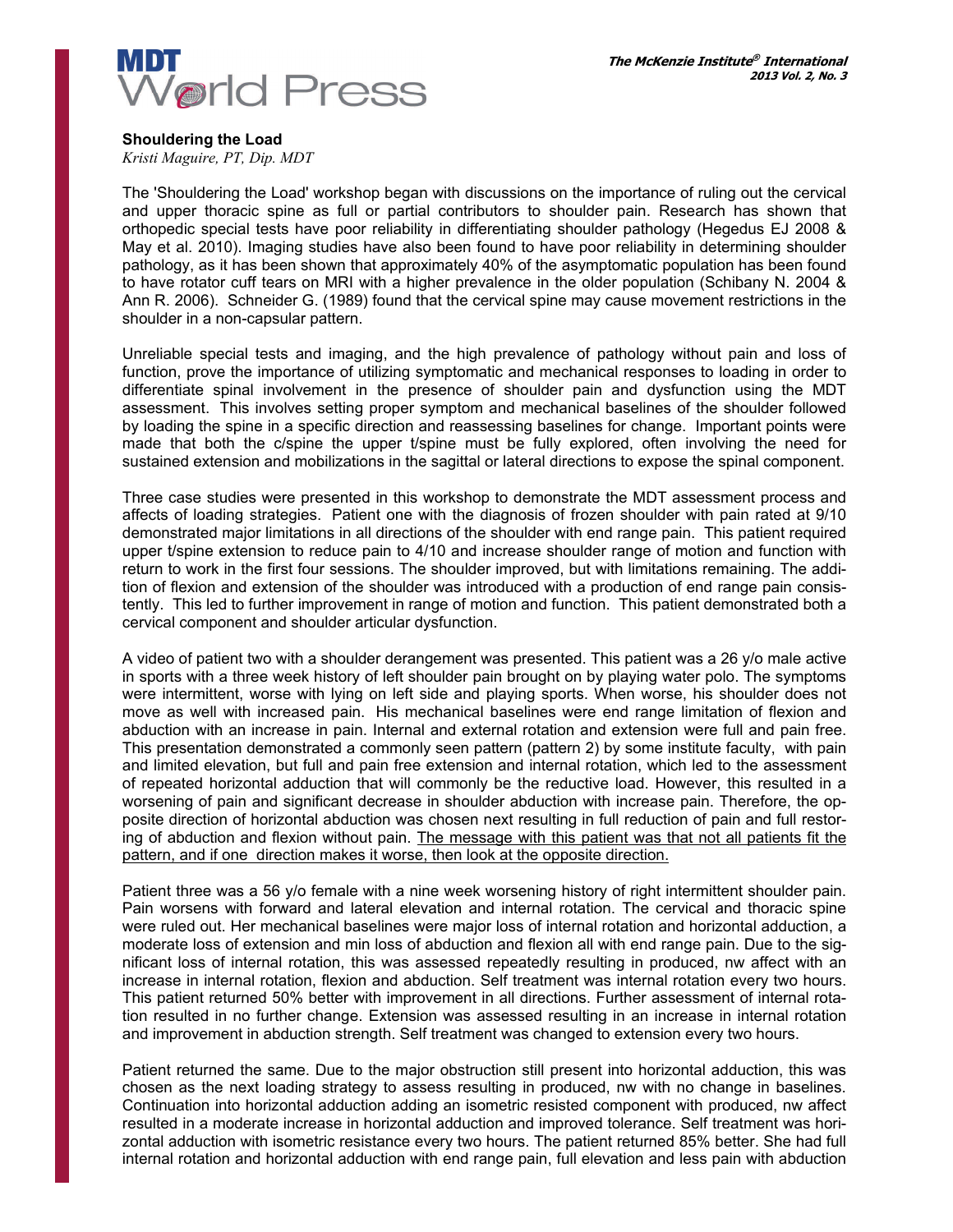resistance. Horizontal adduction was progressed to active with theraband with an isometric push at end range resulting in full restoration of horizontal adduction. This became her self-treatment and ultimately discharged with an excellent outcome.

The message with this patient is that when directional specific movements reach a plateau, assess resisted movements in the direction of greatest obstruction. Most commonly, this will be flexion or horizontal adduction. When a patient presents with a painful arc without movement loss, use small amplitude theraband resistance through the target zone.

The final topic of the workshop discussed patterns of shoulder derangements that have been seen commonly in the clinic.

Common patterns all have a loss of flexion/elevation.

- Loss of medial rotation and extension, but patient improves with repeated movements in these directions.
- No loss of medial rotation or extension. Horizontal adduction is reductive.
- Limited medial rotation and extension, but repeated movement worsens. Lateral rotation at 90 degrees of flexion is reductive.

For a more detailed description see Scott Herbowy's video posted on YouTube, [https://www.youtube.com/watch?v=Ecga\\_FHd754](https://www.youtube.com/watch?v=Ecga_FHd754).

These patterns are emerging in the clinic and are intended to guide the clinician. Always keeping in mind that not all patients fit these patterns. Therefore, close attention to symptomatic and mechanical responses to loading strategies will and should always be our guide.

## **References:**

- 1. Ann R. (2006) Dead men and radiologists don't lie: a review of cadaver if and radiological studies of rotator cuff tear prevalence. Coll Surg Engl. 88: 116-121.
- 2. Hegedus EJ. (2008) Physical examination tests of the shoulder: a systematic review with meta analysis of individuals. Br J Sports Med. 42; 80-92.
- 3. May Et al. (2010) Reliability of physical examination tests used in the assessment of patients with shoulder problems: a systematic review. Physiotherapy. 96; 179-190.
- 4. McClatchie L. Et al. (2009) Mobilizations of the asymptomatic cervical spine can reduce signs of shoulder dysfunction in adults. Manual Therapy. 14; 369-374.
- 5. Schibany N. (2004) Rotator cuff tears in asymptomatic individuals: a clinical and ultrasonographic screening study. European J Radiology. 51; 263-268.
- 6. Schneider G. (1989) Restricted shoulder movement: capsular contracture or cervical referral-a clinical study. Australian J Physiotherapy. Vol. 35: 2; 97-100.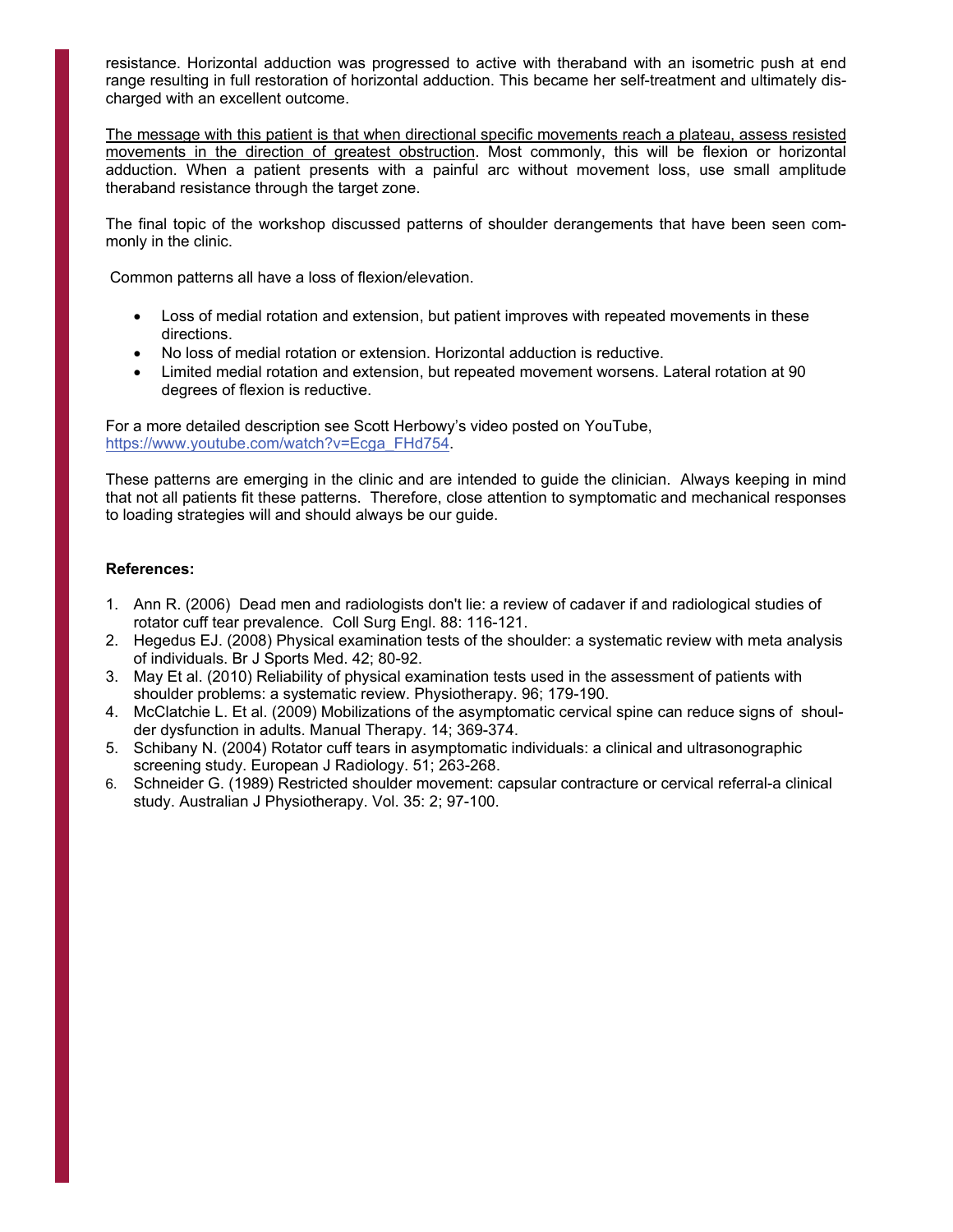

## **MDT Techniques: Indications, Contraindications & Application**

*Fortino Gonzalez, PT, Dip. MDT, FAAOMPT* 

The theme for the 2013 McKenzie Conference of the Americas was Peak Patient Outcomes. Peak patient outcomes are no accident; they are not tricks, nor are they special tools that you learn in a class. Peak patient outcomes begin with strong foundational work that is meticulous, detailed, and reproducible. Within the McKenzie Institute, there are dedicated individuals at multiple levels working towards this common goal, and it will take each and every one of us to contribute. We are especially called to arms this year. Now more than ever, it is crucial that we do our part in furthering what Robin McKenzie started.

The breakout workshop session, MDT Manual Therapy Techniques, was developed to help all of us right the sails of our ship. This workshop's goal was to review the MDT procedures, as written in our McKenzie textbooks, The Lumbar Spine Mechanical Diagnosis and Therapy and The Cervical and Thoracic Spine Mechanical Diagnosis and Therapy. Faculty of the McKenzie Institute have noticed some inaccuracies being performed by clinicians when utilizing common mobilization techniques. The aim of this workshop was to address these issues and provide us with a list of tips and common errors made. The following were the procedures reviewed in the workshop, including some common errors associated with them, as well as some tips to help achieve them correctly. For a complete description, refer to our McKenzie text books.

### **Procedure #17: Manual Correction of Lateral Shift**

One of the greatest problems with forced application is being able to push and pull equally, applying a small amount of movement and working into end range. Proper force application is force on and then slightly released; much different than other techniques, in which force is fully released. Furthermore, this technique requires a longer hold period of 3-5 seconds to allow time for symptoms to reduce. The movement is a side glide, not a side bending. The clinician must achieve end range and then back off but maintain overcorrection assuring proper extension movement so that the patient does not fall backwards. Like most of these maneuvers, starting position is most crucial. Some of the most commonly found errors were patients not having their feet the appropriate distance apart, the patient's elbow not clearing the ilium, and the placement of the clinician's shoulder not being on the distal humerus, as well as the improper positioning of the clinician's feet.

### **Procedure #12: Extension in Lying with Hips Off-Center with Clinician Over Pressure (frontal plane)**

For starters, the clinician must make sure that the plinth is the appropriate height, not too high, so that enough lateral force can be sustained throughout the maneuver. The clinician should be on the side of the plinth so that the hips are off center, and hand placement is on lateral ribs and iliac crest (not on the floating ribs and greater trochanter). Maintaining the appropriate force through the frontal plane and not rotating the pelvis was another area of concern. The clinician's chest must be over the lumbar spine to allow enough lateral force, and the clinician should maintain enough pressure throughout the repetitions. Many times, it was found that the pressure was decreased toward the end of the technique.

### **Procedure 4C: Lateral Flexion Mobilization**

Some of the key points that were noted throughout the workshop included the patient's sacrum not being against the back of the chair in an upright position and not getting into and/or maintaining the position of cervical retraction. The clinician's elbow should not push down or back on the patient's shoulder; it should rest on the patient's shoulder. The clinician should side flex the head to end range, rather than creating a shearing force. Oftentimes, the clinician loses retraction during the mobilization. It is crucial for the clinician to maintain both arms in the frontal plane throughout the maneuver.

### **Procedure 2B: Retraction and Extension with Rotation and Clinician Traction in Supine**

The clinician must get his/her body in the patient's sagittal plane and then cradle the mandible, avoiding the two finger approach. Slowly retract to end range, with the hand under the occiput allowing movement, while making sure not to "scoop". It is important not to maintain retraction while extending the cervical spine. However, it is also important to maintain traction throughout the maneuver and slowly achieve end range extension. Rotation can be applied to further end range extension, and when returning to the starting position, it is essential to move slowly so that the movement is passive.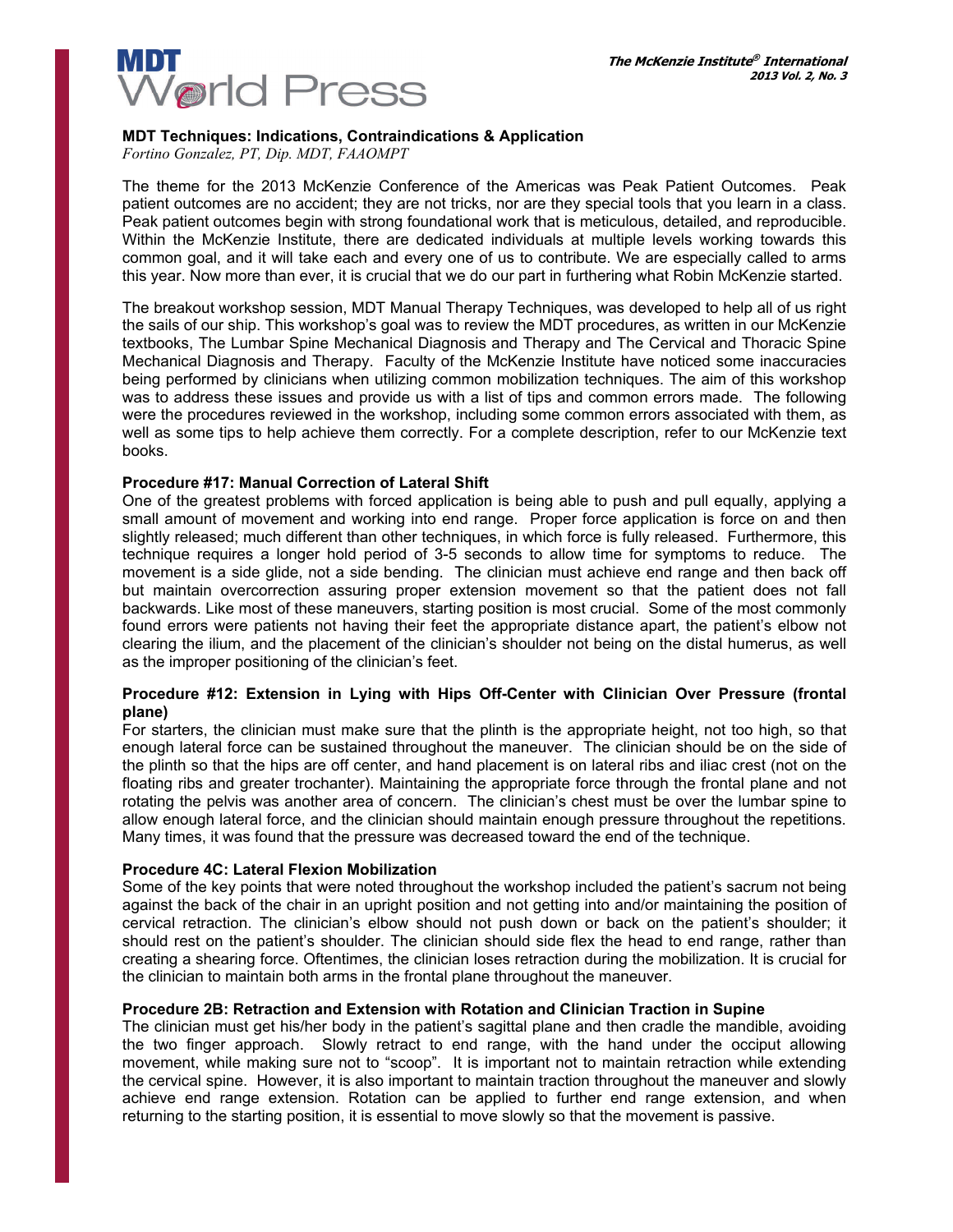### **Procedure #24: Lumbar Rotation Mobilization in Flexion**

With regard to position, the plinth should be at appropriate height, which is mid-thigh level. The clinician should stand on the side of rotation in step standing with inner thigh toward the plinth and his/her hip flexed to about 30 degrees. The patient's ankles should be on the clinician's hip, not the patient's tibia on the clinician's hip. This helps maintain the patient's hip at 90 degrees of hip flexion throughout the rotation mobilization. (At times, the clinician may flex the hips past 90 degrees depending on patient response.) A patient lying too close to the edge of the table can cause the whole pelvis to rotate off the table. Since this is a mobilization procedure, it is important to stabilize the patient's trunk adequately, preferably on the shoulder, before mobilizing. The force application should always be perpendicular to the floor.

### **Procedure 1C: Retraction Mobilization**

The proper patient position is to have the sacrum against the back of chair; however, the thoracic spine should not contact the back of the chair. The clinician should not use the edge of his/her hand on the patient's chin; the hand should cup the chin softly. While maintaining proper posture throughout the technique, the clinician's mobilizing hand should be on the upper thoracic spine, not on the cervical spine. The clinician should retract the patient's head gently. Gentle pressure should be placed on the chin to maintain retraction. Do not drive the mandible through the back of the skull. As with most of these mobilization techniques, the application of force should be a slow pressure on and pressure off.

The goal of this write-up is to identify and describe some of the common errors that have been observed throughout multiple McKenzie courses and examinations. A special thanks goes out to the dedicated and hardworking faculty and faculty facilitators, who contributed the feedback to help make this workshop a tremendous success. There was great feedback from clinicians at all levels, from first year Part A participants to experienced Diplomates that have been practicing for years. The Techniques Team encourages you to get together and form practice groups to review techniques and refine hands-on maneuvers. Always keep in mind that the McKenzie Method includes hands-on manual maneuvers when appropriate in the progression of force application. It is important to keep our swords not only sharp but polished at all times as we "carry on" with Robin McKenzie's vision of "further, further, further." I hope you find these clinical tips and observations useful when dispensing these mobilization procedures as we all work toward peak patient outcomes.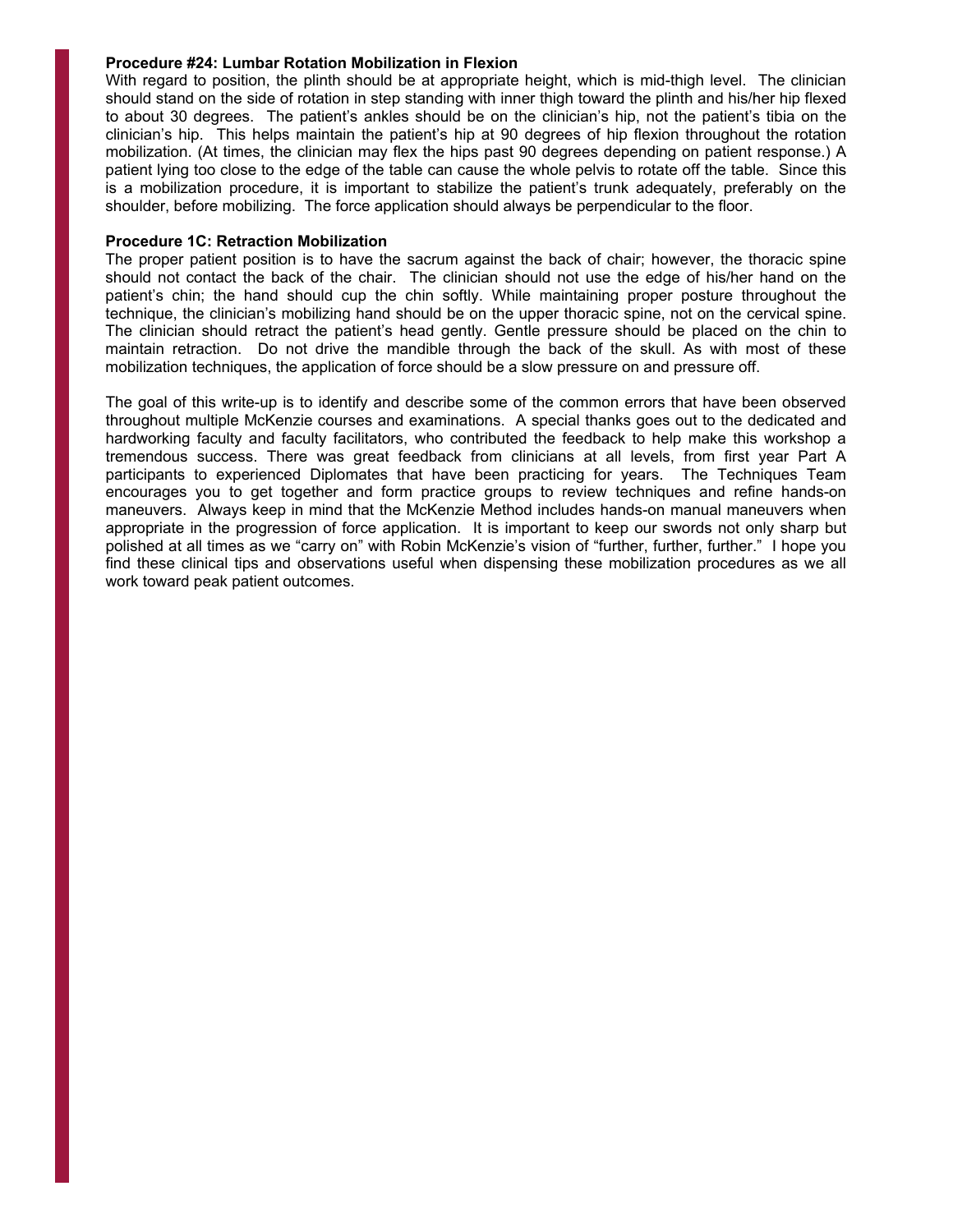

# **Where to for Spinal Publications NZ Ltd?**

*Rachel Mason, CEO - Spinal Publications NZ Ltd.* 

Robin McKenzie's three sons have taken over the reigns as the Board of Directors for Spinal Publications NZ Ltd, much to the relief of his wife Joy. They come into the company with a fresh perspective, energy and a determination to uphold Robin's legacy and follow his vision of the McKenzie Method® being part of everyday life.

It is exciting times for all involved as we work towards improving market share, increasing our number of markets and providing new products. These are early days and we look forward to giving you a more comprehensive update in the future.

As Robin always said, he learnt so much from his patients. In order for us to provide what they need, we welcome and very much appreciate your ideas, recommendations and complaints, as you are the ones interacting with the patients.

Please feel free to contact Rachel Mason, CEO anytime at [Rachel@endpain.co.nz](mailto:Rachel@endpain.co.nz).

We will "CARRY ON" providing the citizens of the world with the tools to eliminate their back pain.

The Team at Spinal Publications NZ Ltd

*And a message from The McKenzie family: "We would also like to extend our personal gratitude for the overwhelming support you all gave our family through this difficult time."*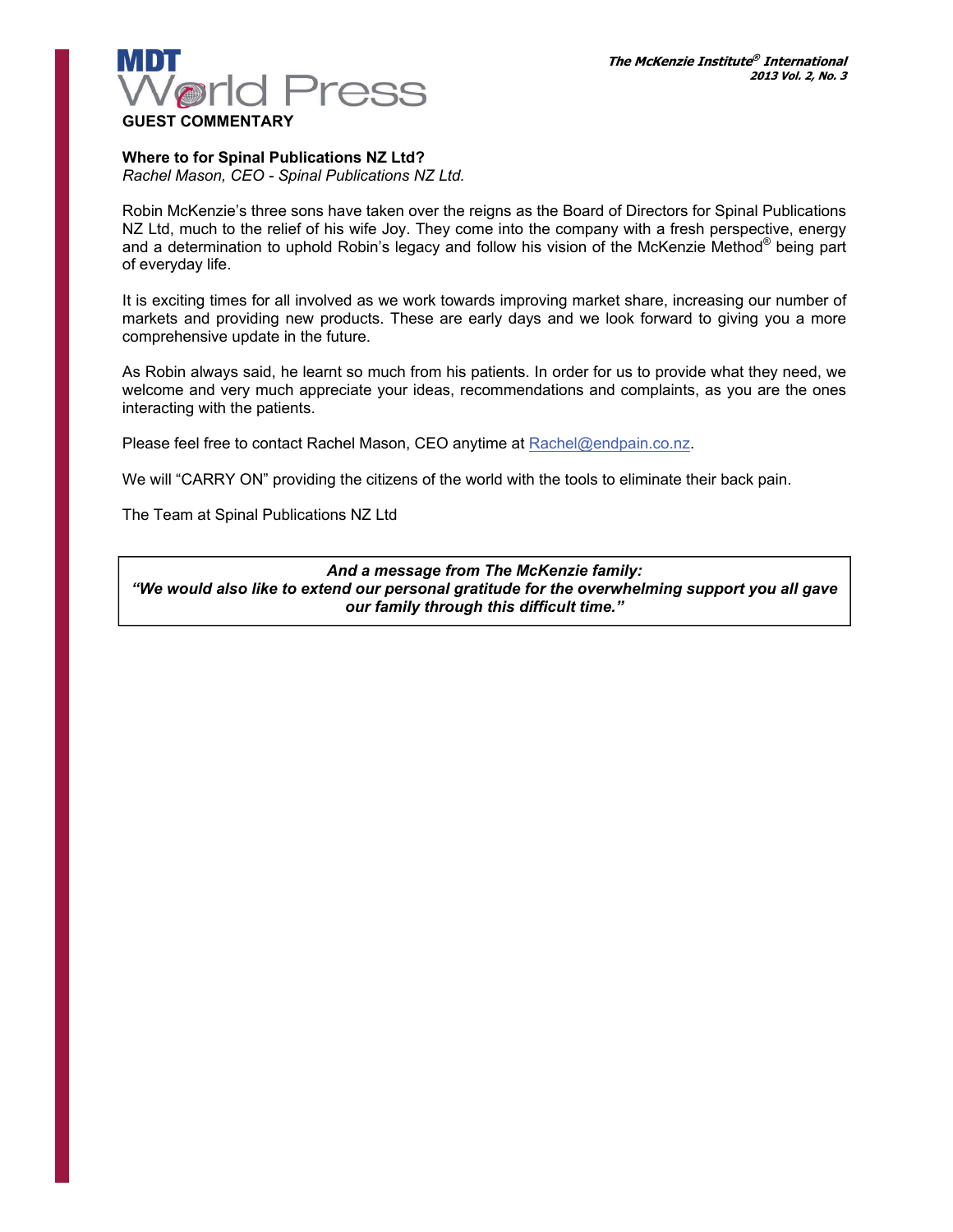

**Summary and Perspective of Recent Literature** *Stephen May, PhD, MA, FCSP, Dip. MDT, MSc (UK)* 

*Synopsis: Clinical criteria provide operational definitions for mechanical, nerve root and maladaptive pain mechanisms; further mapping of mechanical syndromes, and strengthening adds very little to the treatment using Mechanical Diagnosis and Therapy.* 

**Smart KM, Blake C, Staines A, Doody C. The discriminative validity of "nociceptive", "peripheral neuropathic", and "central sensitization" as mechanism-based classifications of musculoskeletal pain. Clin J Pain 2011;27:655-663.** 

### **Objective**

To validate the discriminate validity of mechanism-based classifications of pain through clusters of clinical criteria to discriminate back pain, with or without leg pain, of nociceptive, peripheral neuropathic, or central sensitization origins.

### **Design**

Cross-sectional between patients design.

### **Setting**

In hospitals and physiotherapy departments in Ireland and London.

### **Patients**

Data collection was done by 15 experienced physiotherapists. The patient sample size was based on the need to have 10 patients per predictor variable, of which there were 40, necessitating a minimum sample of 400. In total, 464 patients were recruited, who had a range of back and leg symptoms, were slightly more female, and had acute to chronic duration of symptoms, but the majority were chronic.

### **Intervention**

The therapists conducted a standard assessment, including screening for yellow and red flags, and screening for pain-related symptoms and signs, such as spontaneous pain and allodynia. The clinicians then classified the patients' pain mechanism as either nociceptive (mechanical back pain), peripheral neurogenic (nerve root pain), central sensitization or mixed based on their clinical judgement. They then completed a 38 item Clinical Criteria Checklist, which consisted of 26 symptoms and 12 signs.

### **Main outcome measurements**

Univariate analysis was used to exclude non-discriminatory criteria. Multivariate analyses were then used to identify discriminatory clusters of criteria associated with nociceptive, peripheral neurogenic, and central sensitization pain mechanisms. A series of models were used to exclude weakly discriminate criteria, and to compare definite criteria from one pain source with definite criteria from the other two sources. Final models were given for each of the pain mechanisms with regression coefficients and odds ratios, with 95% confidence intervals (CI), for each of the remaining criteria.

### **Main results**

Gender and age were not significantly associated with pain mechanism, and so were excluded from multivariate analysis. Patients were classified as follows: 256, 102, and 106 respectively with nociceptive, peripheral neurogenic, and central sensitization pain mechanisms. Table 1 presents final models for the different pain mechanisms, with odds ratios greater than one being positively associated and odds ratios less than one being negatively associated.

The final models had a sensitivity, specificity and positive likelihood ratio of 91%, 91% and 10.1; 86%, 96% and 21.6; 92%, 98% and 40.6 respectively for nociceptive, peripheral neurogenic, and central sensitization pain mechanisms. The diagnostic odds ratios were 100.7, 150.9 and 486.6 respectively; meaning that these models were respectively 100 times, 150 times, and over 480 times more likely to accurately than inaccurately predict the pain mechanism.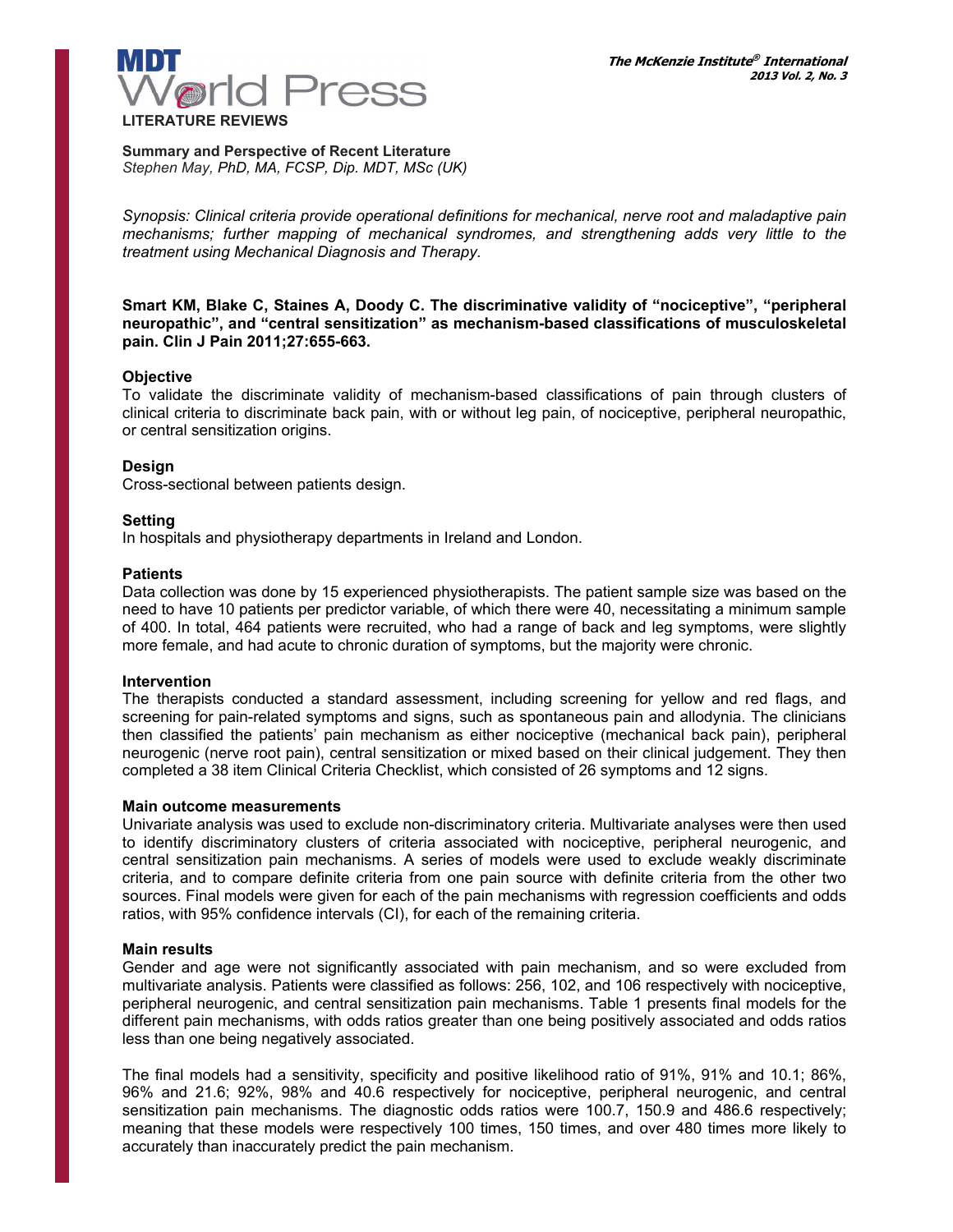| Criteria                            |       | Odds ratios   Lower 95% CI   Upper 95% CI |        |
|-------------------------------------|-------|-------------------------------------------|--------|
| <b>Nociceptive</b>                  |       |                                           |        |
| Intermittent                        | 4.25  | 0.99                                      | 18.25  |
| Localised                           | 69.79 | 25.13                                     | 193.81 |
| Clear aggravating/easing            | 18.41 | 5.91                                      | 57.37  |
| Negatively associated               |       |                                           |        |
| Burning                             | 0.28  | 0.14                                      | 0.57   |
| <b>Dyesthesias</b>                  | 0.15  | 0.06                                      | 0.37   |
| Night pain                          | 0.22  | 0.11                                      | 0.46   |
| Antalgic                            | 0.24  | 0.11                                      | 0.53   |
| Peripheral neuropathic              |       |                                           |        |
| History of nerve injury             | 12.64 | 3.59                                      | 44 49  |
| Dermatomal                          | 24.29 | 6.33                                      | 93 18  |
| Nerve movements tests               | 14.64 | 5.59                                      | 38.37  |
| Central                             |       |                                           |        |
| Pain disproportionate to injury     | 15.19 | 4.39                                      | 52.48  |
| Disproportionate aggravating/easing | 30.69 | 8.41                                      | 112.03 |
| Psychosocial symptoms               | 7.65  | 1.64                                      | 35.79  |
| Diffuse palpation                   | 27.57 | 6.28                                      | 121.09 |

**Table 1. Final criteria for nociceptive, peripheral neurogenic, and central sensitization pain models** 

### **Conclusions**

Each cluster of criteria was found to have high levels of classification accuracy. Further studies are required to evaluate the construct and criterion validity of these mechanism-based classifications of musculoskeletal pain.

#### **Comments**

This is an important paper from a number of perspectives. Firstly, it is one of the few papers that has attempted to present epidemiology about the proportion of patients with low-back pain that originates from 'normal' mechanical (nociceptive), nerve root (peripheral neuropathic) or maladaptive pain responses (central sensitization) causes. These definitions of mechanical, nerve root, and maladaptive pain responses are not actually used by the authors, but seem reasonable alternative definitions to those used based on the descriptive criteria. The proportions are clearly biased by the very chronic nature of the population; about 74% had had symptoms for more than three months, and so this is not a 'normal' back pain population, if such a thing exists, with a likely disproportionate number in the latter group. Despite this, 55% had mechanical back pain, 22% had nerve root pain, and 23% had 'central pain'. It is not clear if this latter group had pain that was maintained by psychosocial mechanisms or neurophysiological changes in the central nervous system, or a mixture of both. These neurophysiological changes are highlighted in much of the pain sciences literature, but with little attempt to define the epidemiology and the extent to which this exists in the chronic pain population. Although those with 'chronic' symptoms (> 3 months) was higher in this group, it was high in all groups; 94% compared to 68% in the mechanical and nerve root groups. Clearly, the focus on maladaptive pain mechanisms needs to be balanced by an on-going consideration and assessment for pain of mechanical origin.

Another point of interest, especially for McKenzie therapists, is the validation that this study provides for pain descriptions supplied in the textbook (McKenzie and May 2003). All Mechanical Diagnosis and Therapy trained clinicians would recognise the mechanical nature of back pain that is described as intermittent, localized and with clear aggravating and easing factors. Pain that is in a dermatome pattern with nerve root tension signs would clearly be classified as pain of nerve root origin. Many clinicians would recognise that a patient has maladaptive pain when it appears to be disproportionate in responses and to the original injury, accompanied by psychosocial symptoms, and if the patient displays diffuse tenderness away from the site of pain.

Additionally noteworthy are the statistics, as the odds ratios are huge for some of these items. Likelihood ratios, a different way of evaluating risk or outcome, of over 10.0 are said to be very strong evidence for the value of that item in a diagnostic pathway (Jaeschke et al. 1994). As can be seen in Table 1, many of these odds ratios are much greater than this. Likewise, the sensitivity and specificity are very high (>90%) for nearly all items, which is very unusual as mostly these statistics tend to be in a see-saw rela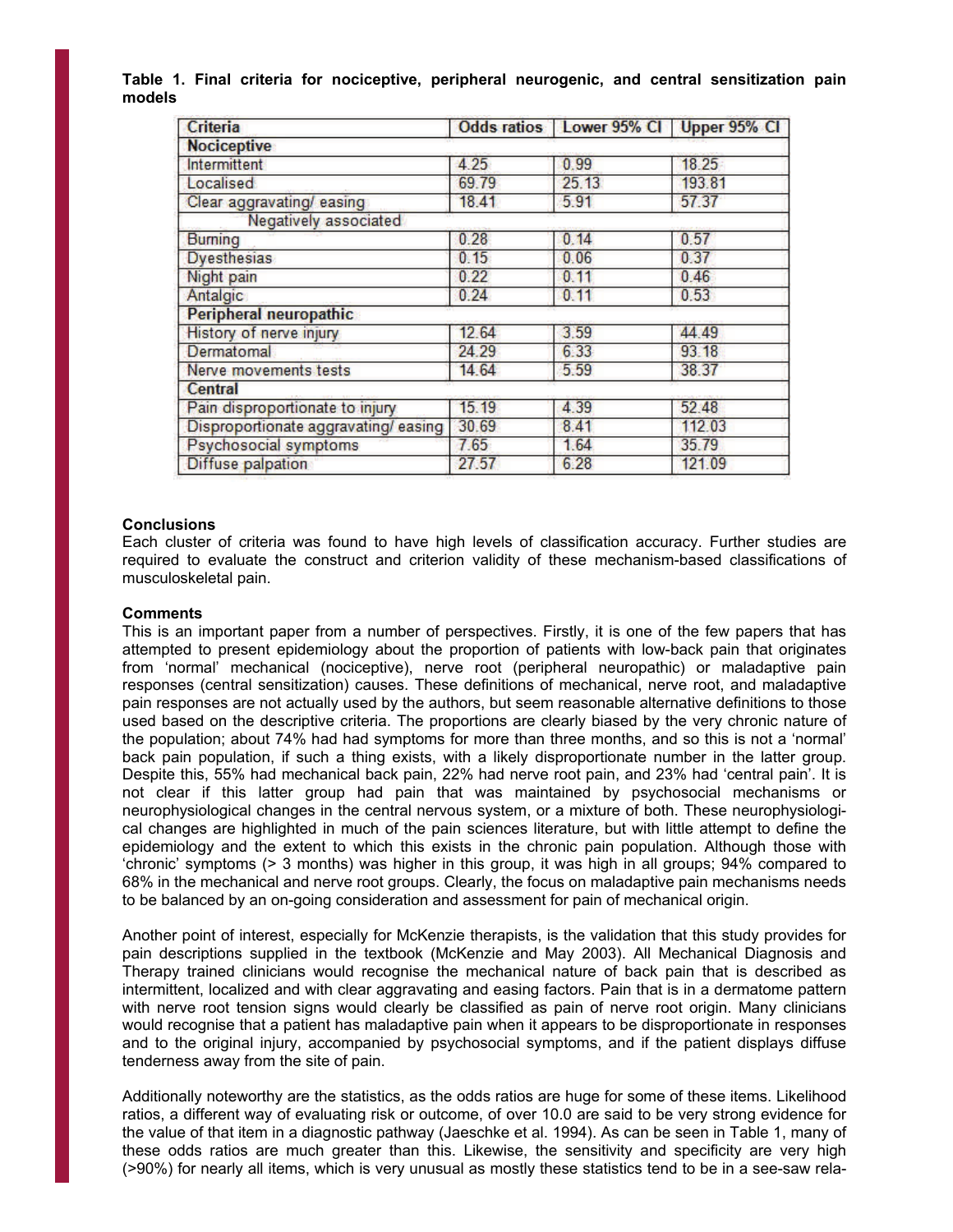tionship – as one goes up, the other goes down. What these statistics mean overall is that we can be very confident about the pain models that the authors have mapped.

The reliability of the classification system has been tested and found to be good to excellent for inter-tester and intra-tester reliability with kappa values of 0.77 (95% CI; 0.57, 0.96), and 0.96 (95% CI; 0.92, 1.00) respectively (Smart et al. 2010). The construct validity of the classification system has been tested against a number of self-reported pain, functional, and physical and mental related health-quality related outcome measures in a subsequent study, which therefore addressed the construct validity of the classification (Smart et al. 2012a). There were significant differences between groups in most outcomes used (p=0.001). Patients with central sensitization reported significantly more severe pain, poorer general health-related quality of life, and greater levels of back-pain related disability, depression and anxiety compared to the two other groups. There was a similar pattern when peripheral neuropathic pain group was compared to the nociceptive pain group. For instance, central sensitization, neuropathic, and nociceptive groups respectively were as follows: pain – 7.2, 5.8, 4.5; Roland-Morris – 14.0, 11.9, 8.7; depression – 9.5, 7.0, 4.9. Obviously these are relative differences only, not dichotomous ones, but they are still sizeable differences.

Each of the three groups have been explored in more depth in subsequent studies using the same data that also includes a discussion of the underlying biological plausibility of the symptoms and signs assigned to the different criteria (Smart et al. 2012b, 2012c, 2012d). There was a strong association between central sensitisation and: '*disproportionate, non-mechanical, unpredictable pattern of pain provocation in response to multiple / non-specific aggravating / easing factors; pain disproportionate to the extent of injury or pathology; strong associations with maladaptive psychosocial factors (e.g. negative emotions, poor self-efficacy, maladaptive beliefs and pain behaviours; and diffuse / non-anatomic areas of pain / tenderness on palpation'.* (Smart et al. 2012b). There was a strong association between peripheral neuropathic pain and: '*pain referred in a dermatomal or cutaneous distribution; history of nerve injury, pathology or mechanical compromise; and pain / symptom provocation with mechanical / movement tests (e.g. active /*  passive, neurodynamic) that move, load, or compress neural tissue' (Smart et al. 2012c). There was a strong association between nociceptive pain and: *'clear / proportionate mechanical / anatomical nature to aggravating and easing factors; usually intermittent and sharp with movement / mechanical provocation, maybe a more a more constant dull ache or throb at rest; with an absence of dyesthesias, disturbed sleep, antalgic postures, burning / shooting / electric-shock like pains'* (Smart et al. 2012d).

### **References**

- 1. Jaeschke R, Guyatt G, Sackett DL. Users' guide to the medical literature, III: how to use an article about a diagnostic test. J Am Med Ass 1994;271:389-391.
- 2. McKenzie R, May S. The Lumbar Spine, Mechanical Diagnosis and Therapy. Spinal Publications, Waikanae, New Zealand, 2003.
- 3. Smart KM, Curley A, Blake C, Staines A, Doody C. The reliability of clinical judgement and criteria associated with mechanism-based classification of pain in patients with low-back disorders: a preliminary reliability study. J Man Manip Ther 2010;18:102-110.
- 4. Smart KM, Curley A, Blake C, Staines A, Doody C. Self-reported pain severity, quality of life , disability , anxiety and depression in patients classified with 'nociceptive', 'peripheral nociceptive', and 'central sensitisation' pain. The discriminant validity of mechanisms-based classifications of low back (+) pain. Man Ther 2012a;17:119-125.
- 5. Smart KM, Blake C, Staines A, Thacker M, Doody C. Mechanisms-based classifications of musculoskeletal pain: Part 1 of 3: Symptoms and signs of central sensitisation in patients with low back (+ leg) pain. Man Ther 2012b;17:336-344.
- 6. Smart KM, Blake C, Staines A, Thacker M, Doody C. Mechanisms-based classifications of musculoskeletal pain: Part 2 of 3: Symptoms and signs of peripheral neuropathic pain in patients with low back (+ leg) pain. Man Ther 2012c;17:345-351.
- 7. Smart KM, Blake C, Staines A, Thacker M, Doody C. Mechanisms-based classifications of musculoskeletal pain: Part 3 of 3: Symptoms and signs of nociceptive pain in patients with low back (+ leg) pain. Man Ther 2012d;17:352-357.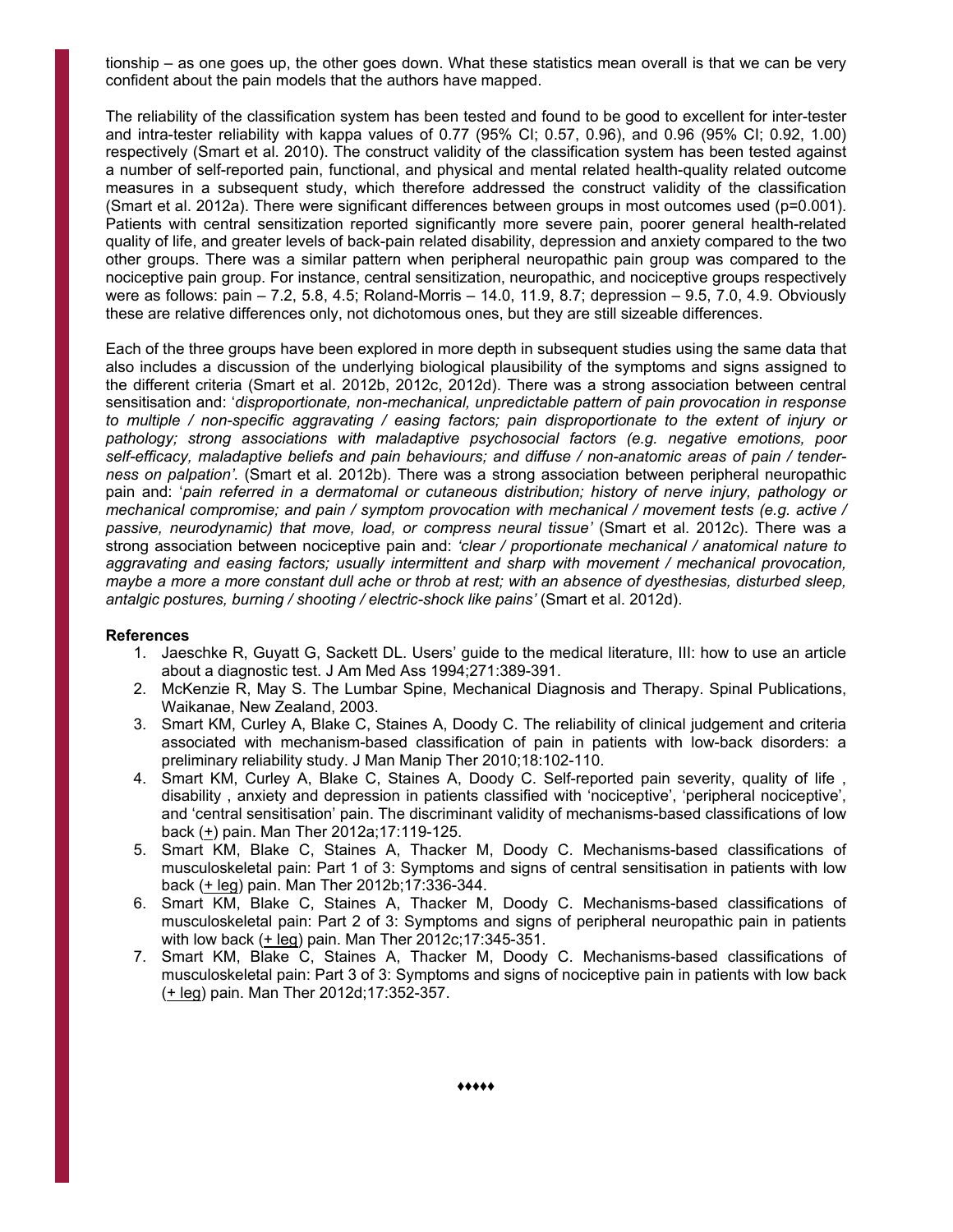**Mbada CE, Ayanniyi O, Ogunlade SO, Orimolade EA, Oladiran AB, Ogundele AO. Rehabilitation of back extensor muscles' inhibition in patients with long-term mechanical low-back pain. Rehabilitation,** *in press* 

**Mbada CE, Ayanniyi O, Ogunlade SO. Patterns of McKenzie syndromes and directional preference in patients with long-term mechanical low-back pain. Romanian J Phys Ther 2013;19:62-68.** 

**Mbada CE, Ayanniyi O, Ogunlade SO. Effect of static and dynamic back extensor muscles endurance exercise on pain intensity, activity limitation and participation restriction in patients with long-term mechanical low-back pain. Medical Rehabilitation 2011;15:11-20.** 

*Note: These three articles are part of a recent PhD work, and as they appear to be reporting on different aspects of the same population, they have been reviewed together. They look at the distribution of the mechanical syndromes, but also at the effect of the McKenzie protocol by itself, but also with the addition of static or dynamic back endurance exercises, which are illustrated in Mbada et al. (in press).* 

### **Objective**

To evaluate the proportion of mechanical syndromes in a back pain population, and to compare the effects of the McKenzie protocol by itself, but also with the addition of static or dynamic back endurance exercises.

### **Design**

Randomised controlled trial, with three groups.

### **Setting**

Department of Medical Rehabilitation, Ile-Ife, Nigeria.

### **Patients**

Consecutive patients with a history of back pain for at least three months, with exclusion criteria being red flags, neurological compromise, pregnancy, spinal surgery, and Roland-Morris score less than four or greater than 20. Ninety-one patients were invited to participate, 89 accepted and 84 met inclusion / exclusion criteria; 79 and 67 were re-assessed at four and eight weeks respectively. The mean age was about 52 and 52% were female.

### **Intervention**

McKenzie lumbar assessment forms were used to assess patients who performed end-range repeated movements in standing or lying, into extension, flexion or lateral direction to establish directional preference. The therapists were described as credentialed therapists in MDT. Mechanical syndromes were recorded. In the randomised controlled trial (RCT), there were three groups: the McKenzie protocol by itself, but also with the addition of static or dynamic back endurance exercises as well as the MDT protocol. Treatment was given three times weekly for eight weeks.

### **Main outcome measurements**

The proportion of mechanical syndromes (Mbada et al. 2013) in the RCT outcomes were as follows: visual analogue scale for pain, overall, at present, average, best and worst, Roland-Morris and Oswestry scales for disability at four and weeks, and static and dynamic muscle endurance and muscle endurance using the Biering-Sorensen and arch-up tests. Analysis was conducted for each of the three groups over time and also between the groups (Mbada et al. 2011; Mbada et al. in press).

### **Main results**

In 89 patients with chronic low-back pain, the prevalence of mechanical syndromes was as follows: derangement 80%, dysfunction 7%, postural syndrome 13%; 94.5% had a directional preference for extension, 3.5% for flexion, and 2% had no directional preference (Mbada et al. 2013).

There were significant differences over time in all groups in static and dynamic muscle endurance and muscle fatigue. The MDT protocol plus the dynamic endurance exercise group had a statistically significantly higher mean change in static and dynamic muscle endurance and muscle fatigue at four and eight weeks (Mbada et al. in press).

There were significant improvements in all three groups over time in terms of pain and functional disability. Between groups, there was no statistical difference in terms of pain and Oswestry scores, but there was a statistical significant better improvement in the MDT protocol plus the dynamic endurance exercise group in the Roland-Morris score at four weeks (P=0.001), but only of less than one point (Mbada et al. 2011).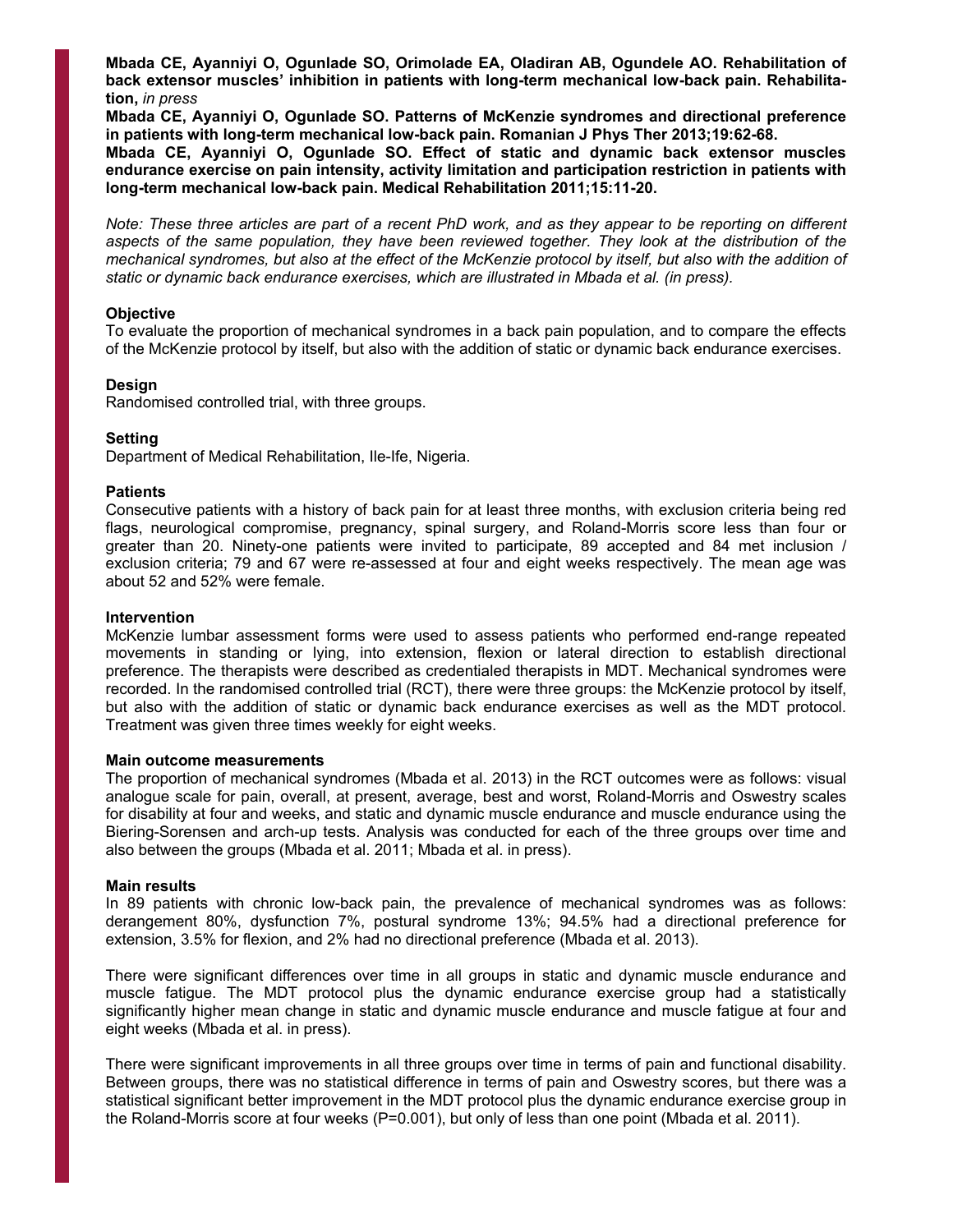

**Figure 2. Mean Roland-Morris scores at baseline, four and eight weeks.** 



### **Conclusions**

Derangement was the most prevalent mechanical syndrome, and directional preference was most commonly found using extension exercises (Mbada et al. 2013). MDT protocol, with or without static or dynamic back extensor muscle exercises were effective in improving back extensor muscle endurance and fatigability, but the MDT protocol with static endurance exercises led to a significantly higher effect (Mbada et al. in press). However, this had no effect on improvements in pain and Oswestry scores, which improved in all groups with no significant differences; there was a significant difference in Roland-Morris at four weeks favouring the MDT protocol plus dynamic exercises, but this was unlikely to have been of clinical relevance (Mbada et al. 2011).

### **Comments**

The static and dynamic back extensor endurance exercises used in these studies were high load and unlike motor control exercises, which have relatively low load and put the emphasis more on control than endurance. However, these studies do make some attempt to answer the question, do strengthening exercises add any extra benefit to a MDT protocol, which is asked so often on McKenzie courses? The answer is ambiguous. The back extensors might have more endurance with static endurance exercises in addition to the MDT protocol, though this improves somewhat with the MDT protocol alone, but it is not clear what clinical relevance this has. This is hardly surprising that strengthening exercises strengthen, but does it have any clinical relevance? In terms of pain and disability, there really was no difference with the addition of either static or dynamic endurance exercises. The one statistical difference at four weeks is of negligible clinical significance. The conclusion has to be that strengthening adds very little to the clinical outcome over and above the MDT protocol.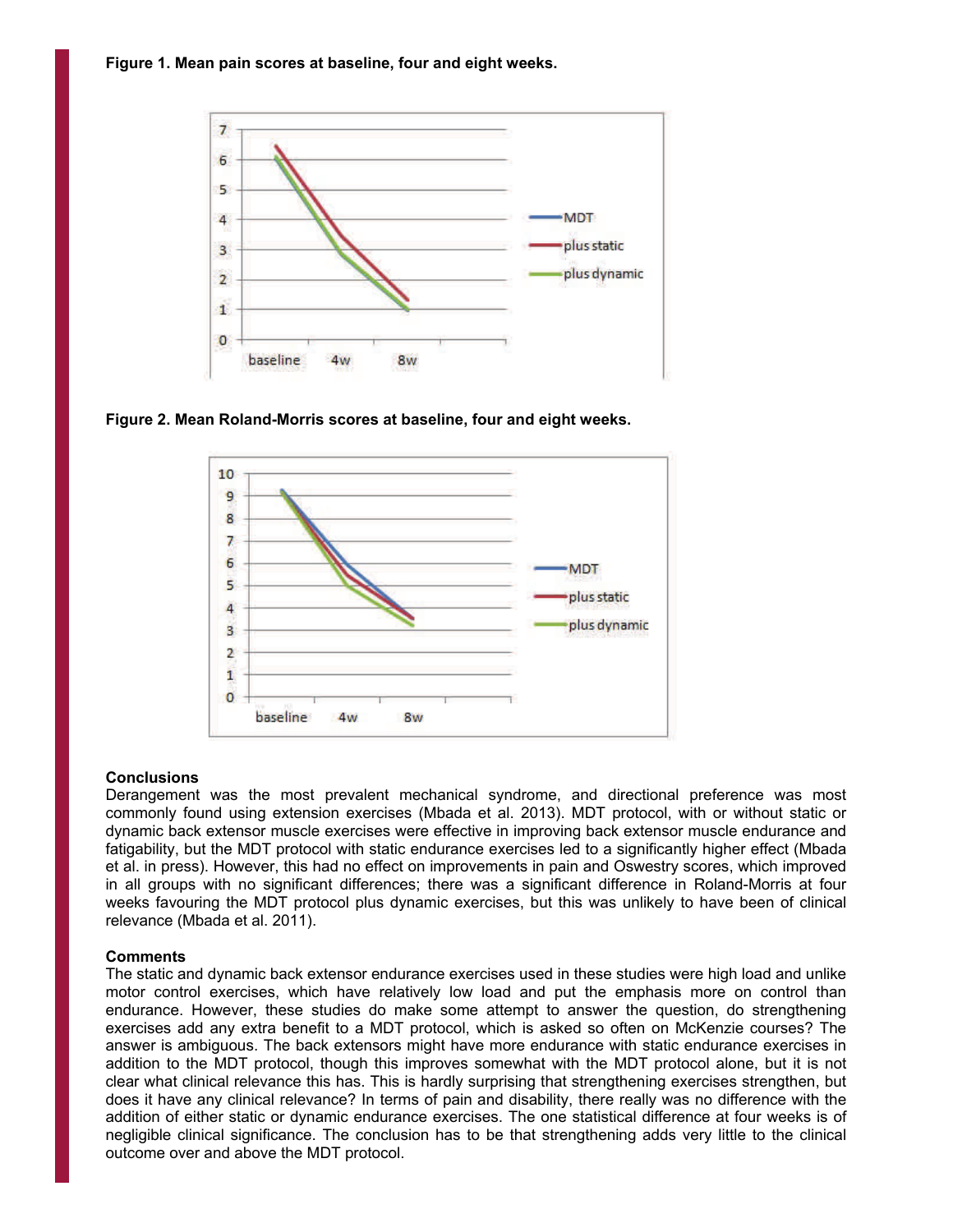Limitations of these studies must be recognised. Only 67 out of the 84 patients enrolled were followed up (80%), the longest follow-up was eight weeks at the end of treatment, with no long-term follow-up for patients with a chronic problem, and there was no sample size calculation, which can mean that a statistical difference that really exists might be missed. All these are serious limitations and biases to the work. However, the researchers were blinded to the recruitment, randomization and assessment procedures.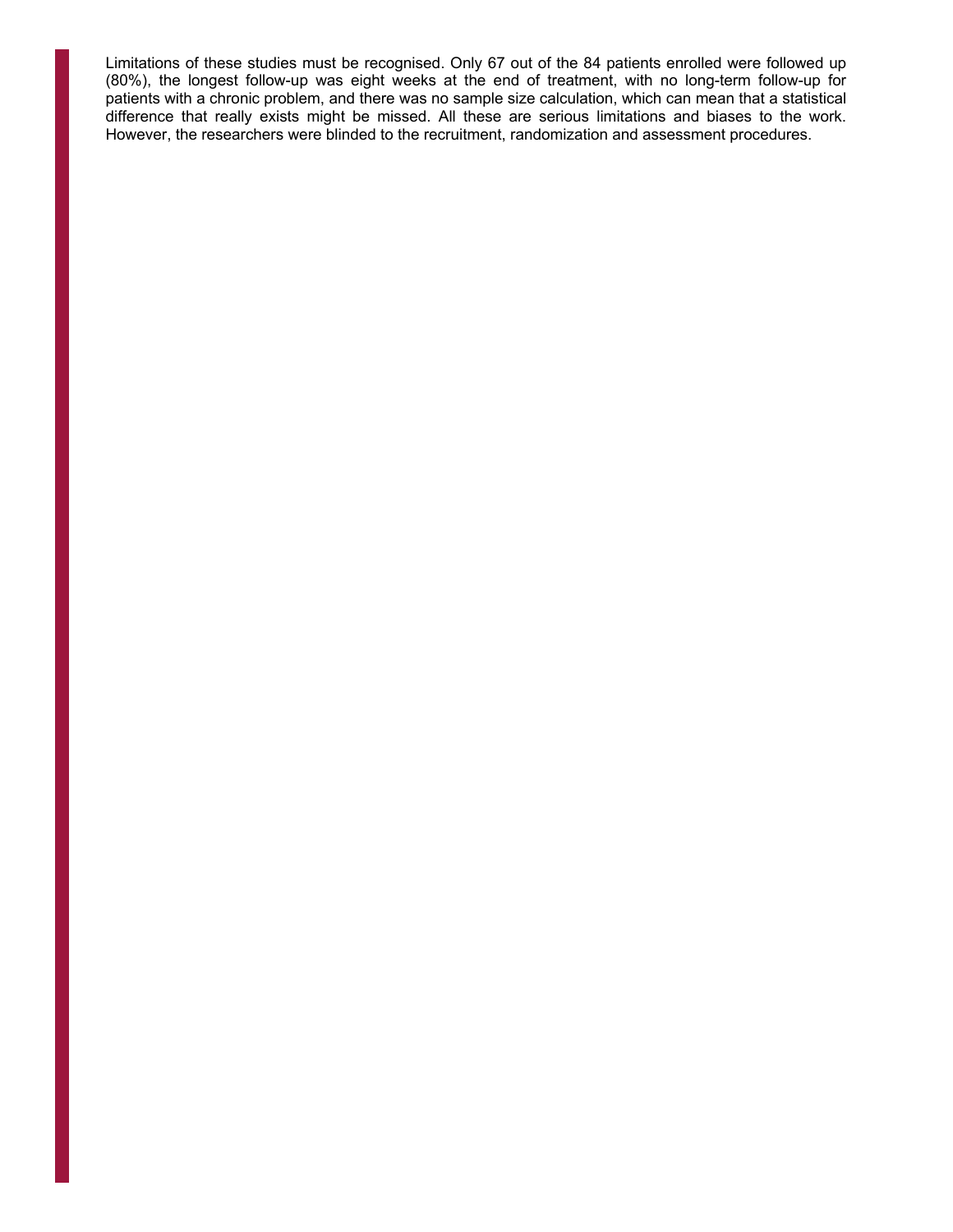

### **BUSINESS & MARKETING CORNER**

In this issue of the MDTWP Business & Marketing Corner, Georg Supp, PT, Dip.MDT seeks to help us better understand what physicians are often looking for in reports from PT's. The McKenzie Institute thanks Georg for translating his original article, published in February 2013 in Physiopraxis, from German to English. We hope you find Georg's tips and advice useful.

What techniques do you use that other MDT clinicians around the world might also be able to use to improve their business bottom lines? Please feel free to send us details how you have improved your clinic's business by utilizing new and innovative business and marketing approaches.

Many thanks in advance, **Yoav Suprun, DPT, Dip. MDT** *MDTWP Business & Marketing Corner Editor*

### **What Doctors Prefer**

*Georg Supp, PT, Dip. MDT—McKenzie Institute Germany (Reprinted with permission from the Editor - Physiopraxis, February 2013)* 

*Statutory provisions differ from country to country. Physical therapists must sometimes provide referring physicians with reports on evaluation and treatment of patients. Georg Supp, MDT Senior Faculty in Germany, and owner of a private PT clinic, surveyed more than 100 doctors on that topic. This text is a modified and translated version of an article Georg published earlier this year in a German PT journal.* 

In Spring 2011, orthopedic doctor, Dietmar Goebel, inflamed the passions of his colleagues in Germany with an article in a journal for orthopedics and surgeons (Goebel und Schultz 2011). His conclusion, from a research project on 260 physical therapy prescriptions, was simple and sharp: most of



**<sup>第</sup>Thieme** 

the time PTs ignore the doctor's request for a report on the referred patient. If they send a report, the content is rubbish and the demand for further prescriptions is near to 100%.

The reactions of PTs and doctors were quite predictable. Physicians did find support for their bias on lazy physical therapists who just beg for the next prescriptions. Conversely, PTs complained that doctors seemed uninterested and wouldn't cherish good reports anyway (Supp 2011). Thus, the question came up: Who sets the standard for PT reports?

#### **What helps? Not statutes…**

The German juridical guidelines on this topic leave it to generic advises (Gemeinsamer Bundesausschuß 20.01.2011/19.05.2011)

### **…Or statistics either…**

In Germany, the prescribing doctor can tick a box on the prescription and ask for a report from the physical therapist. An analysis of more than 250,000 prescriptions in 2011 has shown that doctors tick that box on the form in only 18 – 20 % of all cases. (Abrechnungszentrum azh/zrk 2011). Why do the physicians use this easy form of communication in only one-fifth of the prescriptions? What do they want to read? What's bothering them about the present reports?

### **109 Doctors Surveyed**

To move away from pure assumptions and the hope of some kind of inter-human osmosis of knowledge, our clinic ran a survey of 109 doctors in our hometown of Freiburg, Germany (see **"the survey and its results"**). We sent a letter with a return fax to our 40 main referring physicians. Furthermore, we chose 70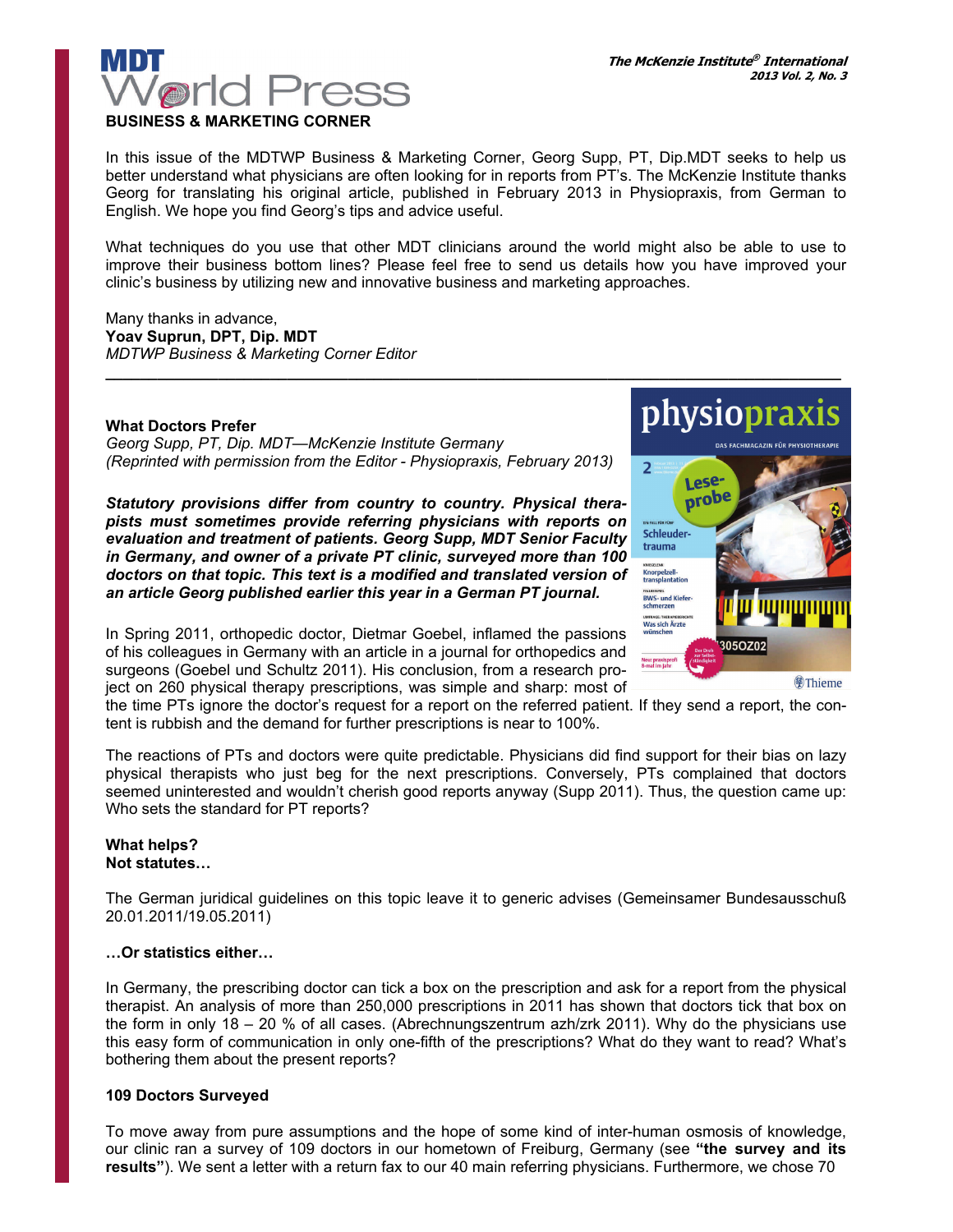additional doctors from different fields of specialty out of 1,100 colleagues in town. We acted quite subjective, going by the motto: "This name seems familiar to me, he may answer". Admittedly, this is quite nonscientific and biased, but pragmatic and cost efficient.

The addressees of the survey were 49 orthopedics, 34 GPs, 16 surgeons, five neurologists, two pain specialists, two rheumatologists and one gynecologist.

31 doctors returned the answer fax in the next ten days. Following a reminder fax, another 31 of the addressees answered. In total, we received 62 answer-backs, equaling 57% of those surveyed - a plenty good result!

### **Quotations show the plurality of opinions**

Taken as a whole, we received a good impression from our referring physicians. We didn't really expect an improvement of our knowledge from questions 1 – 3 (see **"the survey and its results"**). Rather, we hoped for a slightly pedagogical effect. The options put forth by question 3 are suitable to convince doctors of the benefit of reports.

While the survey may be unrepresentative, my personal bottom line is absolutely positive based on the fact that more than half of the physicians did send feedback. Many doctors went beyond just ticking a box on the return fax, but also provided us with very helpful comments. For example, under "other reasons", we identified interesting hints regarding the possible aspects that motivate doctors to ask for a report or not. Two doctors who never use the possibility of asking for a report explained their behavior as follows: "I can see the progress" and "If physical therapy is indicated, our diagnostic labels match. In many other cases, the viewpoints are too subjective". Another physician, who asks for reports only once in a while, stated: "The reports are very seldom of adequate quality. I can't use the information. Often they lack important aspects." Yet another doctor admitted that he often forgets to tick the box. Two advocates of the reports argued with the content. "I like to know which techniques were used so I may be able to conclude why the treatment hasn't been successful" and "In this way, I can get feedback on the compliance of the patients".

### **Be concrete!**

The physicians were also asked to express their wishes for an effective report.

The answers speak for it as follows:

- "If you ask for a subsequent prescription, provide a good reason why that makes sense."
- "Which self treatment exercises did you prescribe?"
- "Define a goal and tell me whether it's achievable."
- "Did you achieve the treatment goal? If not, why?"
- "Be precise. Please don't write: "Range of motion improved" or "It feels better"."

### **Black sheep**

Dietmar Goebel identified some "black sheep" in the PT community (Goebel und Schultz 2011). These bad apples also exist in doctors. "I didn't know at all that this possibility exists", one physician stated frankly. Another doctor, who had never asked for a report in our clinic, was obviously not aware of the usual procedure. Nevertheless, he complained: "I don't get reports." The fact that both doctors are surgeons leaves a bad taste. These specialists should be highly interested in the further management of their operated patients. Todd Wetzel once explained the relation between surgery and rehabilitation to the point "Surgery prepares the body for proper rehabilitation." (Wetzel 2010)

### **Leave it to 5 - 10 sentences**

Let's stick to the white sheep. Pragmatic management helps. The fact that Physicians in Germany use the possibility of a PT report in only 20% of all prescriptions may be superficially interpreted as a lack of interest. However, this must not lead to the conclusion of not writing reports or to writing lousy ones.

Instead, PTs have to ask what is reasonable content for a report? Reports of high quality express competency and can convince doctors of the benefits of this kind of interdisciplinary communication.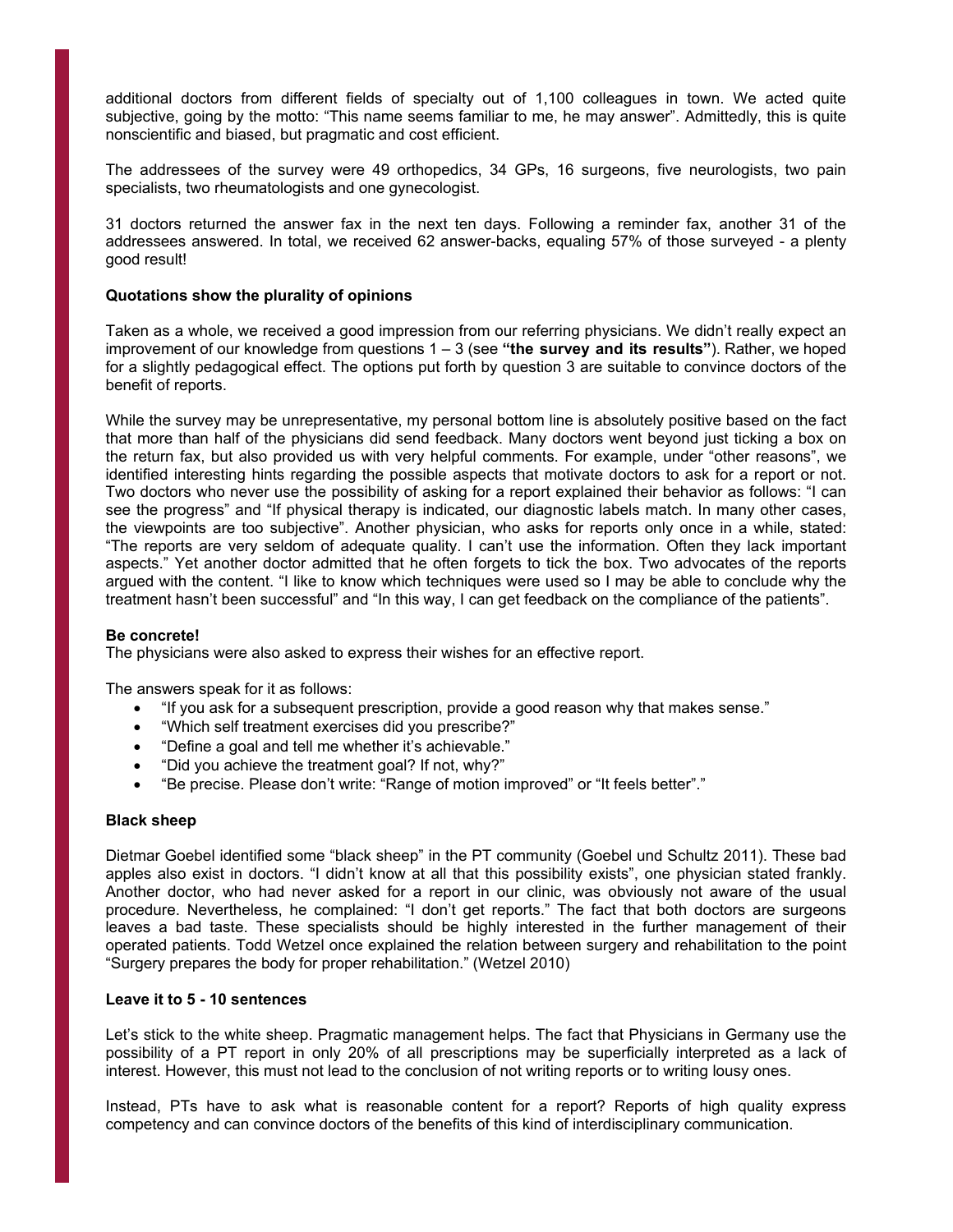The survey shows that physical therapists and doctors are not too far apart. Doctors like to receive information in 5 – 10 brief sentences. Topics, familiar to physical therapists, may include:

- Which physical therapy interventions were used?
- Which self treatment exercises did the patient learn?
- How is the compliance?
- What comprehensible reasons account for a further prescription?

Against expectations, movement tests and measurements of joint motion are of less interest. Information on PT assessment can be restricted to a minimum. Additionally, special expressions commonly used by physical therapists are often unknown to doctors, and thus, can be left out.

## **Write a report quick and easy**

Very often therapists use lack of time or insufficient payment to justify their refusal of reports. As far as I can see, that's horseplay. Reports don't actually require additional time and don't generate extraordinary costs.

A simple solution to that is as follows:

- 1. At the beginning of the last appointment, the therapist tells the patient that a report for the prescribing physician should be written.
- 2. Together, with the patient, the therapist fills in the form and. writes the report. In this manner, the therapist can be sure to adequately cover the patient's situation. The patient is aware of interdisciplinary communication and realizes that he's actively involved.
- 3. At the end of the session, the therapist sends or faxes the report to the physician.

Writing short and meaningful reports gives therapists the chance to show competency and improve communication between disciplines – for the sake of the patient.

## **References:**

- 1. Abrechnungszentrum azh/zrk (2011): Auswertung Physiotherapeutischer Mitteilungen 2011 Primärkassen und VdeK.
- 2. Gemeinsamer Bundesausschuß (20.01.2011/19.05.2011): Richtlinie über die Verordnung von Heilmitteln in der vertragsärztlichen Versorgung Heilmittel-Richtlinie, HeilM-RL. In: Bundesanzeiger 2011; Nr. 96 (S. 2247). Online verfügbar unter http://www.g-ba.de/downloads/62-492-532/HeilM-RL\_2011-05-19\_bf.pdf, zuletzt geprüft am 27.12.2012.
- 3. Goebel, D.; Schultz, W. (2011): Ambulante Physiotherapie in Orthopädie und Unfallchirurgie: Kann der Erfolg überhaupt beurteilt werden? In: *Z Orthop Unfall* 149 (01), S. 17–21.
- 4. Supp, Georg (2011): Studie zur Arzt-Therapeuten-Kommunikation: Ein Kommentar Peinliches Ergebnis. In: *physiopraxis* 9 (05), S. 33–35.
- 5. Wetzel, Todd (2010): The Role of MDT in Diagnostic and Surgical Decision Making. McKenzie Institute Americas Region. Baltimore, 06.08.2010.





*Image Courtesy of: S. Schaaf*